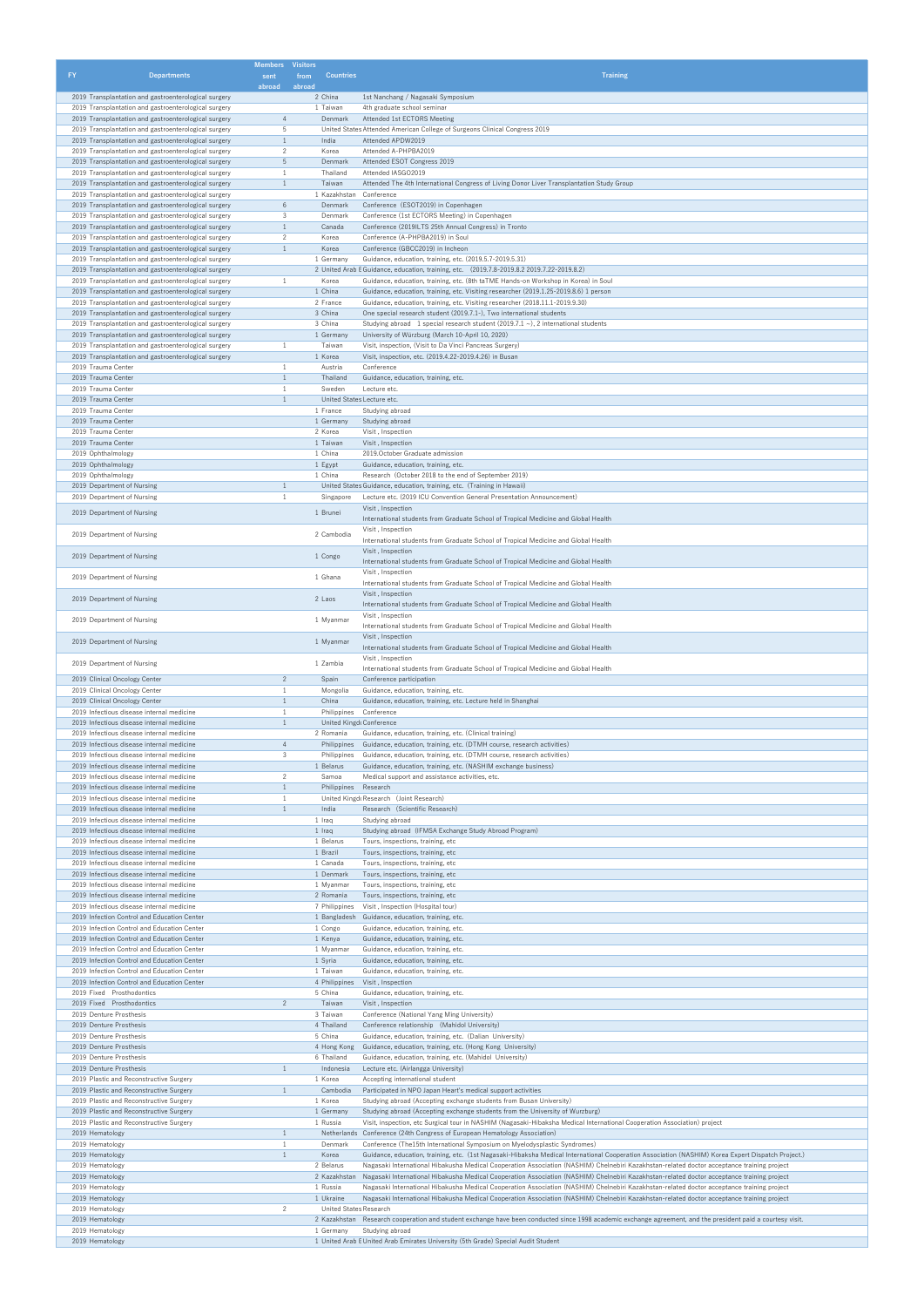| 2019 Hematology                                                                          |                   | 8 Korea                  | Visits, inspections, training courses, etc.                                                                                                                       |
|------------------------------------------------------------------------------------------|-------------------|--------------------------|-------------------------------------------------------------------------------------------------------------------------------------------------------------------|
| 2019 Clinical Genomics Center                                                            | $\mathbf{1}$      | Spain                    | Research                                                                                                                                                          |
| 2019 Clinical Genomics Center                                                            | $\mathbf{1}$      |                          | United States World Congress of Urological Pathology (Los Angeles)                                                                                                |
| 2019 Clinical Genomics Center                                                            | $\mathbf{1}$      | Spain                    | World Lung Cancer Society (Barcelona)                                                                                                                             |
| 2019 Central Laboratory Diagnostics                                                      |                   | 3 Korea                  | Student exchange program                                                                                                                                          |
| 2019 Central Laboratory Diagnostics                                                      | $\mathbf{1}$      |                          | United States Studying abroad                                                                                                                                     |
| 2019 Respiratory Medicine                                                                | 3                 | Singapore                | Attended ESMO ASIA                                                                                                                                                |
|                                                                                          | $\mathbf{1}$      | Spain                    | Attended IASLC                                                                                                                                                    |
| 2019 Respiratory Medicine<br>2019 Respiratory Medicine                                   | $\overline{c}$    |                          | United States Conference (American Association for Cancer Research (AACR) 2019)                                                                                   |
| 2019 Respiratory Medicine                                                                | $\overline{4}$    |                          | United States Conference (American Thoracic Society 2019)                                                                                                         |
| 2019 Respiratory Medicine                                                                | -1                | Spain                    | Conference (IASLC 2019 World Conference on Lung Cancer)                                                                                                           |
|                                                                                          | $6\phantom{.}6$   |                          |                                                                                                                                                                   |
| 2019 Respiratory Medicine<br>2019 Respiratory Medicine                                   | 1                 | Thailand                 | Guidance, education, training, etc. (Tropical infectious disease training at Chiang Mai University)<br>United States Study at Sloan Kettering Cancer Center       |
|                                                                                          |                   |                          |                                                                                                                                                                   |
| 2019 Respiratory Medicine                                                                |                   | 1 France                 | Studying abroad (Accepting students from Université d'Angers)                                                                                                     |
| 2019 International Hibakusha Medical Center                                              | -1                |                          | United States Take emergency radiation medicine training at REACT / TS in Oak Ridge                                                                               |
|                                                                                          |                   |                          |                                                                                                                                                                   |
| 2019 Obstetrics and Gynecology                                                           |                   | 2 Brazil                 | Request from the International Hibakusha Medical Center. The prefecture accepted the A-bomb medical treatment,                                                    |
|                                                                                          | 3                 |                          | and was asked to do training by our department because he was an obstetrician and gynecologist.                                                                   |
| 2019 Dental preservation treatment room                                                  |                   | China                    | Attendance and presentation of the Chinese Periodontology Society<br>Currently enrolled in the Graduate School of Medicine, Dentistry and Pharmaceutical Sciences |
| 2019 Dental preservation treatment room                                                  |                   | 1 Bangladesh             | Employed as a specially appointed researcher                                                                                                                      |
| 2019 Dental preservation treatment room                                                  | $\overline{c}$    | 1 Bangladesh<br>Canada   | IADR attendance and announcement                                                                                                                                  |
| 2019 Dental preservation treatment room                                                  |                   |                          |                                                                                                                                                                   |
| 2019 Dental preservation treatment room<br>2019 Denture Prosthesis                       | $\mathbf{1}$      | 1 Philippines<br>Taiwan  | Invited as a graduate school lecturer on November 21, 2019<br>Conference (National Yang Ming University)                                                          |
| 2019 Surgical Oncology                                                                   |                   | 2 Germany                | Guidance, education, training, etc. (Würzburg University)                                                                                                         |
| 2019 Surgical Oncology                                                                   | $\mathbf{1}$      | Canada                   | Studying abroad                                                                                                                                                   |
|                                                                                          | -1                | Korea                    |                                                                                                                                                                   |
| 2019 Surgical Oncology                                                                   | $\mathbf{1}$      |                          | Studying abroad<br>Netherlands Studying abroad                                                                                                                    |
| 2019 Surgical Oncology<br>2019 Cardiovascular Medicine                                   |                   | 1 Bolivia                | Guidance, education, training, etc. Overseas technical trainee. (2019.9.11~2020.2.25)                                                                             |
| 2019 Cardiovascular Medicine                                                             |                   | 1 Germany                | Studying abroad                                                                                                                                                   |
|                                                                                          |                   |                          |                                                                                                                                                                   |
| 2019<br>2019 Cardiovascular Medicine                                                     |                   | 1 Germany                | Studying abroad                                                                                                                                                   |
| 2019 Cardiovascular Medicine                                                             |                   | 2 Korea                  | Studying abroad                                                                                                                                                   |
|                                                                                          | $\overline{2}$    | 1 Bolivia                | Tours, inspections, training, etc                                                                                                                                 |
| 2019 Gastroenterology and Hepatology                                                     |                   |                          | Kazakhstan Dispatched from the Medical association                                                                                                                |
| 2019 Gastroenterology and Hepatology                                                     | $\overline{c}$    |                          | United States Studying abroad                                                                                                                                     |
| 2019 Pediatrics                                                                          | $\mathbf{1}$      | <b>United States</b>     | 3rd International Conference on ZIKA VIRUS                                                                                                                        |
|                                                                                          |                   |                          | Participated and announced 'AND AEDES RELATED INFECTIONS'                                                                                                         |
| 2019 Pediatrics                                                                          | 2                 | Malaysia                 | AOCCN2019, poster presentation                                                                                                                                    |
| 2019 Pediatrics                                                                          | $\mathbf{1}$      | Myanmar                  | Conference (7th Asian Vaccine Conference (ASVAC 2019))                                                                                                            |
| 2019 Pediatrics                                                                          | $\overline{c}$    | Viet Nam                 | Conference (Meeting on research for Scientific Research fund)                                                                                                     |
| 2019 Pediatrics                                                                          | $\mathbf{1}$      |                          | United States Conference (Participate in CMV2019)                                                                                                                 |
| 2019 Pediatrics                                                                          | 1                 |                          | Philippines Join in WSPID2019                                                                                                                                     |
| 2019 Pediatrics                                                                          | $\mathbf{1}$      | Myanmar                  | Participated in 7th Asian Vaccine Conference (ASVAC 2019)                                                                                                         |
| 2019 Pediatrics                                                                          | $\overline{c}$    | Malaysia                 | Participated in AOCCN2019, conference poster presentation                                                                                                         |
| 2019 Pediatrics                                                                          | $\overline{c}$    | Austria                  | Participated in ESPE2019, conference poster presentation                                                                                                          |
| 2019 Pediatrics                                                                          | 4                 |                          | United States Participated in PAS2019, conference poster presentation                                                                                             |
| 2019 Pediatrics                                                                          | $\mathbf{1}$      | Korea                    | Participation and presentation at The 69th KPS Annual Meeting                                                                                                     |
| 2019 Pediatrics                                                                          | $\overline{2}$    | Austria                  | Participation in ESPE2019, presentation of conference poster                                                                                                      |
| 2019 Pediatrics                                                                          |                   | 1 Germany                | Studying abroad                                                                                                                                                   |
| 2019 Pediatric dentistry                                                                 | 1                 | Korea                    | Conference                                                                                                                                                        |
| 2019 Pediatric dentistry                                                                 | $\mathbf{1}$      | Taiwan                   | Conference                                                                                                                                                        |
| 2019 Pediatric dentistry                                                                 | 1                 | Taiwan                   | Conference                                                                                                                                                        |
| 2019 Pediatric dentistry                                                                 | $\mathbf{1}$      | Nepal                    | Lecture etc.                                                                                                                                                      |
| 2019 Pediatric dentistry                                                                 |                   | 1 India                  | Visit, Inspection                                                                                                                                                 |
| 2019 Orthopedic Surgery                                                                  | $\overline{2}$    | Thailand                 | Guidance, education, training, etc.                                                                                                                               |
| 2019 Orthopedic Surgery                                                                  | 1                 | Korea                    | Guidance, education, training, etc. Accepting guidance                                                                                                            |
| 2019 Orthopedic Surgery                                                                  | $\mathbf{1}$      | Australia                | Guidance, education, training, etc. Accepting guidance                                                                                                            |
|                                                                                          |                   |                          |                                                                                                                                                                   |
|                                                                                          | 1                 |                          |                                                                                                                                                                   |
| 2019 Orthopedic Surgery                                                                  |                   | Sweden                   | Guidance, education, training, etc. Accepting guidance                                                                                                            |
| 2019 Orthopedic Surgery                                                                  | $\mathbf{1}$      | Taiwan                   | Guidance, education, training, etc. Accepting guidance                                                                                                            |
| 2019                                                                                     | 11                |                          | United States Guidance, education, training, etc. Accepting guidance                                                                                              |
| 2019 Orthopedic Surgery                                                                  | $\overline{c}$    |                          | United States Guidance, education, training, etc. Guidance implementation                                                                                         |
| 2019 Orthopedic Surgery                                                                  | $\overline{c}$    |                          | United States Hawaii Training                                                                                                                                     |
| 2019 Orthopedic Surgery                                                                  | $\overline{c}$    | Korea                    | Participated in 12th Live Surgery                                                                                                                                 |
| 2019 Orthopedic Surgery                                                                  | 1                 |                          | Switzerland Participated in AO Treuma Course-Pelvic and Acetabular Fracture Management                                                                            |
| 2019 Orthopedic Surgery                                                                  | $\overline{c}$    |                          | United States Participated in ASBMR2019                                                                                                                           |
| 2019 Orthopedic Surgery                                                                  | 1                 |                          | United States Participated in Cadaveric Knee Course in Boston                                                                                                     |
| 2019 Orthopedic Surgery                                                                  | $\mathbf{1}$      | France                   | Participated in Corail or Vistation                                                                                                                               |
| 2019 Orthopedic Surgery                                                                  | 1<br>$\mathbf{1}$ |                          | United States Participated in CURRENT CONCEPTS JOINT REPLACEMENT Winter2019                                                                                       |
| 2019 Orthopedic Surgery                                                                  |                   | Korea                    | Participated in KOA2019                                                                                                                                           |
| 2019 Orthopedic Surgery                                                                  | 1                 |                          | United States Participated in Shoulder Cadaveric Course Agenda - September                                                                                        |
| 2019 Orthopedic Surgery                                                                  | $\mathbf{1}$      |                          | United States Participated in Shoulder Cadaveric Course Agenda - September                                                                                        |
| 2019 Orthopedic Surgery                                                                  | 1                 | Thailand                 | Participated in Spine Customized Bioskills Course                                                                                                                 |
| 2019 Orthopedic Surgery                                                                  | $\overline{4}$    | Thailand                 | Participated in Spine Customized Bioskills Course                                                                                                                 |
| 2019 Orthopedic Surgery                                                                  | $\mathbf{1}$      |                          | United States Particpated in American Orthopedic Association                                                                                                      |
| 2019 Orthopedic Surgery                                                                  | $\mathbf{1}$      |                          | United States University of Colorado facility tour                                                                                                                |
| 2019 Orthopedic Surgery                                                                  |                   | 1 Germany                | Visitors from Munich University                                                                                                                                   |
| 2019 Neuropsychiatry                                                                     | $\overline{c}$    | Germany                  | Joint research meeting with Würzburg University, WASAD meeting                                                                                                    |
| 2019 Neuropsychiatry                                                                     |                   |                          | 1 United Arab E Studying abroad                                                                                                                                   |
| 2019 General Dental Department                                                           |                   | 4 China                  | Visit, Inspection (Accepting students from University of Hong Kong)                                                                                               |
| 2019 General examination department                                                      |                   | 1 Brazil                 | Doctor acceptance training business                                                                                                                               |
| 2019 General examination department                                                      |                   | 2 Romania                | FM 360, the World Family Medicine Organization, accepts doctors on the exchange program                                                                           |
| 2019 General examination department                                                      |                   | 2 Romania                | Guidance, education, training, etc.                                                                                                                               |
|                                                                                          |                   |                          | (Accepted from the World Family Organization Short-term Study Abroad Program)                                                                                     |
| 2019 General examination department<br>2019 First Department of Internal Medicine        | $\mathbf{1}$      | Samoa<br>3 Korea         | JICA International Disaster Relief Team, Infectious Disease Control Team                                                                                          |
|                                                                                          |                   |                          | Studying abroad                                                                                                                                                   |
| 2019 First Department of Internal Medicine                                               | $\overline{2}$    |                          | United States Studying abroad                                                                                                                                     |
| 2019 First Department of Internal Medicine<br>2019 First Department of Internal Medicine |                   | 1 Viet Nam<br>1 Viet Nam | Studying abroad                                                                                                                                                   |
|                                                                                          |                   |                          | Studying abroad. Accepted as a graduate student                                                                                                                   |
|                                                                                          |                   |                          | Accepting trainees for JICA-specific training.                                                                                                                    |
| 2019 Regional Medical Resources Support Center                                           |                   | 2 Benin                  | "Regional medical support in Nagasaki Prefecture"                                                                                                                 |
|                                                                                          |                   |                          | Visit the simulation center.                                                                                                                                      |
|                                                                                          |                   |                          | Accepting trainees for JICA-specific training.                                                                                                                    |
| 2019 Regional Medical Resources Support Center                                           |                   | 1 Burundi                | "Regional medical support in Nagasaki Prefecture"                                                                                                                 |
|                                                                                          |                   |                          | Visit the simulation center.                                                                                                                                      |
|                                                                                          |                   |                          | Accepting trainees for JICA-specific training.                                                                                                                    |
| 2019 Regional Medical Resources Support Center                                           |                   |                          | 1 Central Africa "Regional medical support in Nagasaki Prefecture"                                                                                                |
|                                                                                          |                   |                          | Visit the simulation center.                                                                                                                                      |
|                                                                                          |                   |                          | Accepting trainees for JICA-specific training.                                                                                                                    |
| 2019 Regional Medical Resources Support Center                                           |                   | 1 Chad                   | "Regional medical support in Nagasaki Prefecture"                                                                                                                 |
|                                                                                          |                   |                          | Visit the simulation center.                                                                                                                                      |
|                                                                                          |                   |                          | Accepting trainees for JICA-specific training.                                                                                                                    |
| 2019 Regional Medical Resources Support Center                                           |                   | 1 Comoros                | "Regional medical support in Nagasaki Prefecture"                                                                                                                 |
|                                                                                          |                   |                          | Visit the simulation center.                                                                                                                                      |
|                                                                                          |                   |                          | Accepting trainees for JICA-specific training.                                                                                                                    |
| 2019 Regional Medical Resources Support Center                                           |                   | 1 Congo                  | "Regional medical support in Nagasaki Prefecture"                                                                                                                 |
|                                                                                          |                   |                          | Visit the simulation center.                                                                                                                                      |
|                                                                                          |                   |                          | Accepting trainees for JICA-specific training.                                                                                                                    |
| 2019 Regional Medical Resources Support Center                                           |                   |                          | 1 Cote d'Ivoire "Regional medical support in Nagasaki Prefecture"<br>Visit the simulation center.                                                                 |